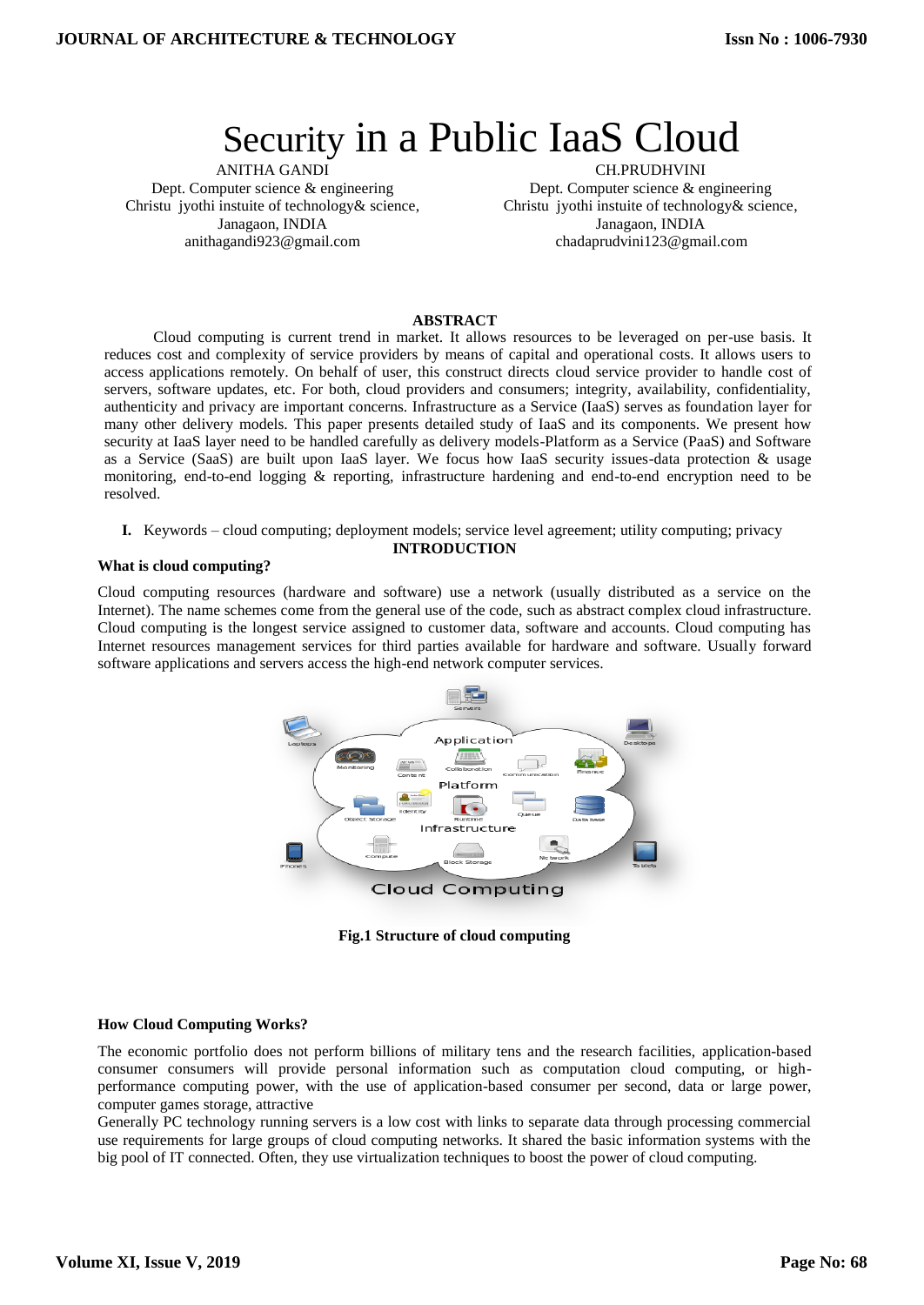# *Benefits of cloud computing:*

Volume product or productivity with fewer people –

**1. To achieve the claims.** The unit, project or product comes to your costs.

**2. Reduce the cost of technology infrastructures.** Low advance costs make easy access to your information.

Payment can be (weekly, quarterly or yearly), depending on demand.

**3. Cheap staff is universal.** You can use people around the world, as long as they have an internet connection.

**4. General procedures.** More work is needed to be done in less time with fewer people.

**5. Cost of Capital**. There is no need for hardware or hardware to spend large money on the license fee.

**6. Development of Access.** You can always use your life anytime easier!

**7. Monitor projects more efficient.** Stay within the time budget and the full circle.

**8. Need less staff training.** It is less likely that a cloud should work with minimal technologies on hardware and software issues to work more.

**9. New Software Licenses Below**. Stretch and expensive software licenses or no need for program purchase.

**10. to improve flexibility.** You can change the "financial" problems in the direction without complicated "people" or bets.

**Benefits:**

**1. Price**: used for resources used.

**2. Security:** Cloud situations are different in other cases for better network security.

**3. Display:** For instance, you can instantly perform better performance. Cloud Main Hardware Consumers using total resources.

**4. Scalability:** Clouds wherever you need to extend the auto.

**5. Time zone**: uses multiple servers for maximum redundancies. In case of failure of the server, for example, is automatically created on another server.

**6. Control:** Access from any location. A server software snapshot and a software library that allows you to expand in custom cases.

**7. Traffic:** Additional examples to deal with the spike in traffic so that it can accelerate rapidly.

# **II. REQUIREMENTS SPECIFICATIONS**

# **2.1 HARDWARE REQUIREMENTS:**

| ➤ | System              |                      | Pentium IV 2.4 GHz. |
|---|---------------------|----------------------|---------------------|
| ➤ | Hard Disk           |                      | 40 GB.              |
| ➤ | <b>Floppy Drive</b> | $\ddot{\phantom{a}}$ | 1.44 Mb.            |
| ➤ | Monitor             |                      | 15 VGA Colour.      |
| ➤ | Mouse               | $\ddot{\phantom{a}}$ | Logitech.           |
|   | Ram                 |                      | 512 Mb.             |

# **2.2 SOFTWARE REQUIREMENTS:**

|   | $\triangleright$ Operating system | ٠ | Windows XP/7. |
|---|-----------------------------------|---|---------------|
|   | $\triangleright$ Coding Language  |   | JAVA/J2EE     |
| ➤ | -IDE.                             |   | Net Beans 7.4 |
|   | $\triangleright$ Database         | ٠ | <b>MYSOL</b>  |

# **III. INPUT AND OUT PUT**

# **Input design:**

The input design is the link between the information systems and the user. And it can be achieved through the preparation of data and procedures for the development of transactions such as development as a usable for development and processing moves them to scan your computer or move data to read data from the document, or it goes through the presence of people to direct the data system directly. To control the overall design errors of the input, the required inputs, focus on regulation, and avoid delays, and avoid extra steps and maintain a simple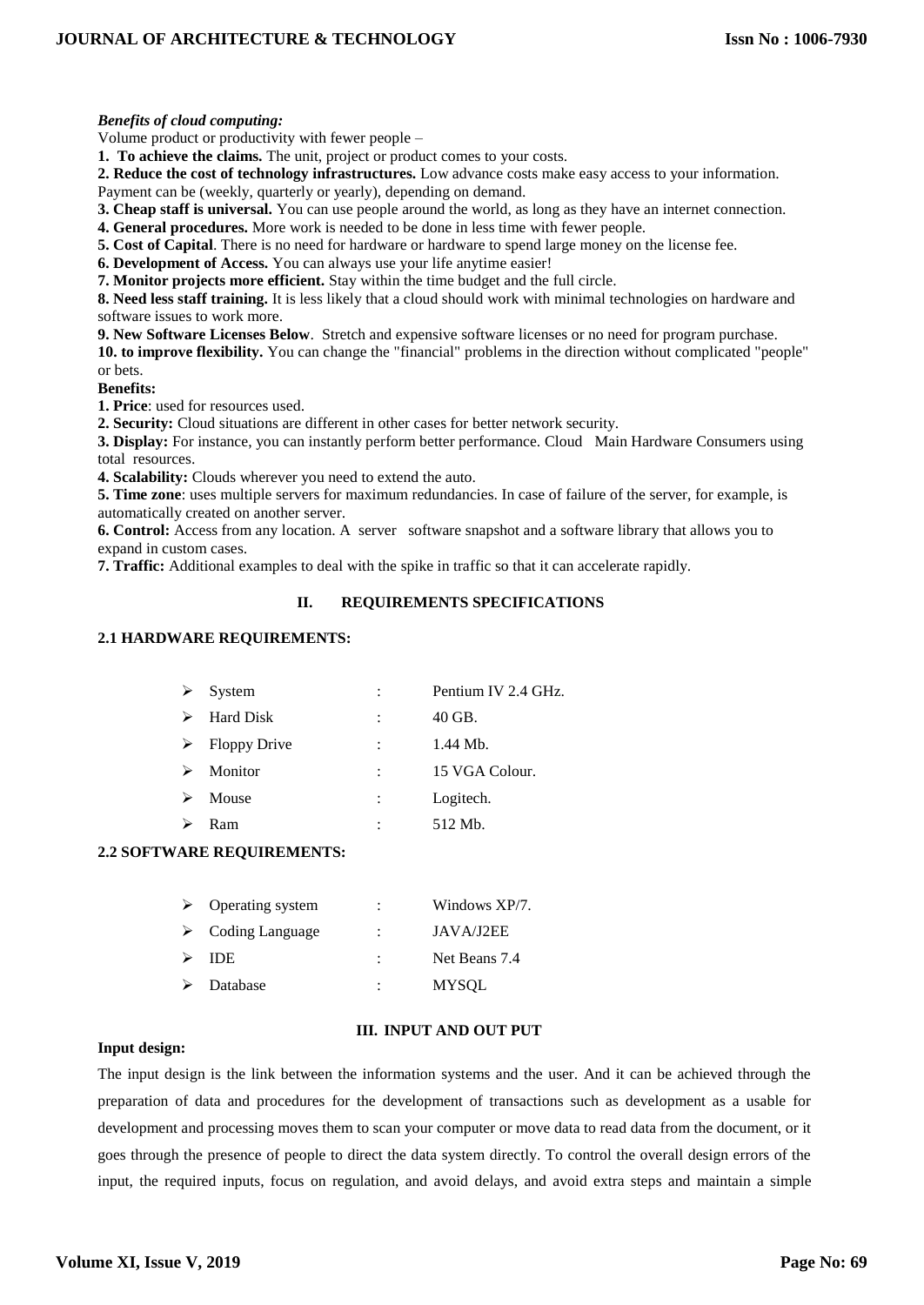process. Continuing privacy is designed so that the aperture is secure and ease of use. Design input is considered as the following scenarios:

What should be given as data input?

How to encrypt data or system?

The conversation guide people engaged in access to inputs.

Input certification and error should be when the preparation steps are going to follow.

# **Purpose**

1. Input Design The process of changing user-based input for a computer based system. This design is important to show in the right direction for the management of the process to gain the right information to avoid data entry errors and computerization systems.

2. Get a large amount of data to use an easy data entry screen. The input target is designed to make data entry easier and error free. Screen design can be used with data that can be addressed with data entry. It also has standard features provided by the clock.

3. Data entry will do its verification. Data can be entered with the help of screen. And the moment when the corn is like it will give the user the appropriate messages when at the moment. Therefore, design Target Input inputs is to make plans so easy to follow up

#### **Output design:**

A product quality that complements end-user requirements and provides transparent information. By processing any system results from the processed system and another system report. Determine what immediate requirements and how to make a hard copy of what move information from the production design. This user has the most important information directly from the source. Effective and intelligent manufacturing systems improve the relationship design and help make decisions.

1. Computer Production Design To maintain a constructive, thoughtful way, and ensure that every element of the product elements can be used to get the system ready for you to improve the product mode so there are easy and efficient ways for people to use. In the design computer analysis of what specific needs are needed to meet the needs.

2. Information to identify to provide.

3. Create any document or report that contains the product or other forms of information systems.

One or the whole system output the following targets and more.

Transfer information from past activities, current status or estimates

The future.

Reference key events, opportunities, issues, or warnings.

Trick suit. Confirmation process

#### **IV. SYSTEM SETTING**

The purpose of the test is to find errors. Every conceivable defect is trying to find the test process or poor work product. It is a process that ensures the functions of the product, programs, exercise, verifying the components and sub-assemblies and meetings and / or end of a path. Software system requirements and customers meet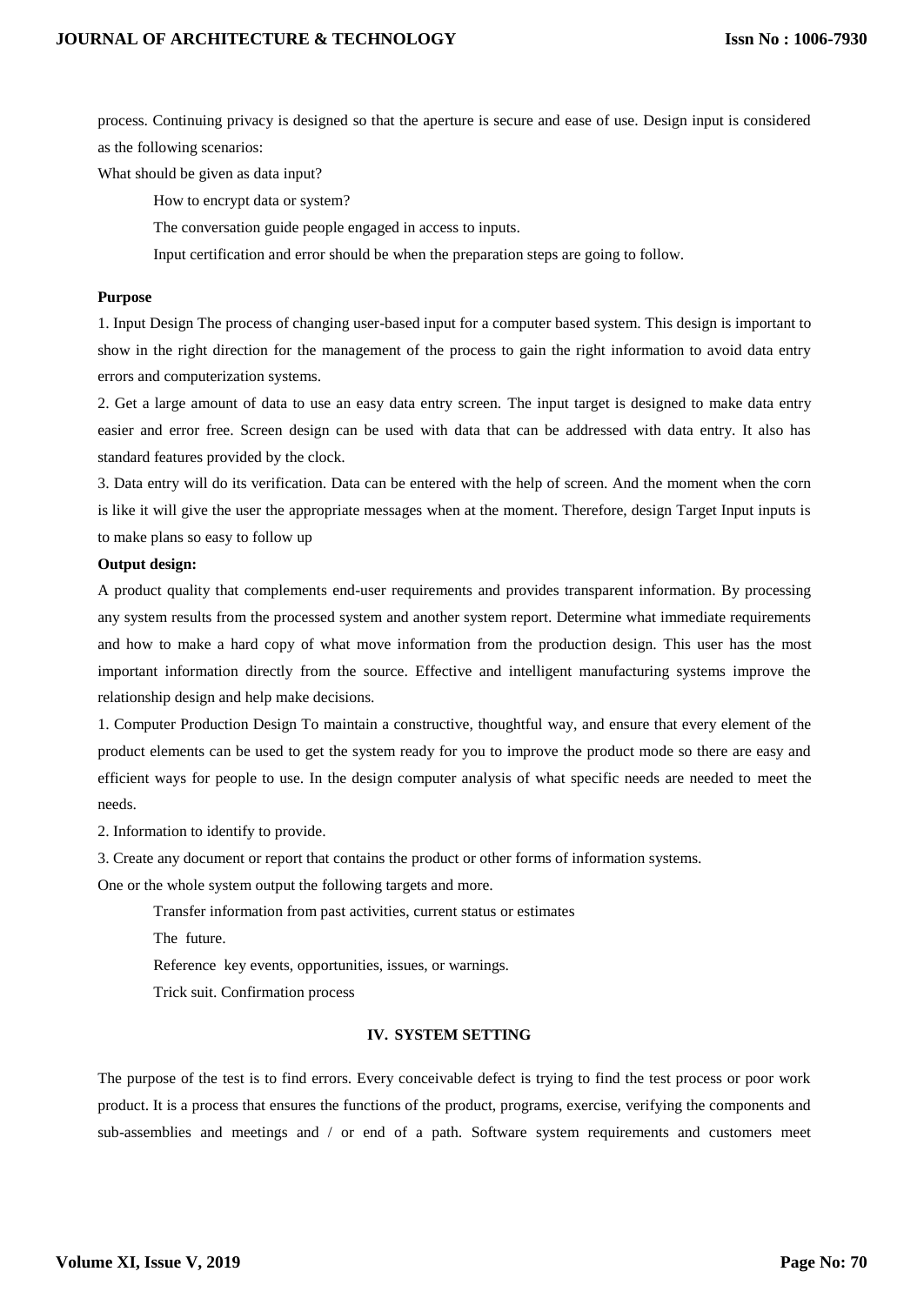expectations or fail in an unacceptable manner. There are different types of tests. Each test type performs a specific test situation.

#### **4.1 Test type**

#### **Unit tests:**

The unit's internal logic function has a test to properly verify the design test cases, and the programmable input output outputs correctly. Clarity and Internal Code must streamline all sections of health streams. This individual application software is a test module. This connection is made after the individual unit is completed. Here is a construction test that relies on intelligence that builds gas. Unit test component level testing is performed by a specific business process, application, and / or primary system configuration tests. Unit tests and the unique course of each of the business processes explain the way the explanations in the right document are and the accuracy of the input and the desired results.

#### **Integration test:**

Integration exams identify the component software component to test whether they are actually designed to serve as a single. Test event driven and more or less of the basic results of screen or parts. Testing of materials successfully tested unit, as incorporating correct and consistent components shown by individual satisfaction. Particularly identifying identity can arise from a combination of materials testing problems.

### **Functional examinations**

Commercial and Technical Requirements Tested with documentation like organized demonstrations, and functional testing jobs that provide user-defined manual.

Functional testing focuses on the following aspects:

Right entry: You accept some sections of inputs.

Input Invalid input should be rejected by specific categories.

The specific functions of the work should be used

Product: The application you have identified is to use the problem categories.

Methods / Systems: Implementing systems or communication processes.

Pay attention to the organization and requirements and preparation of major tasks or working test cases. In addition, design and flow coverage to identify business processes. Data fields and initial procedures, and the observation processes should continue to be considered. Technical experiments are determined by additional tests and the current tests are used to determine the actual value.

### **Test system**

The test system covers the full integrated software system requirements. According to familiar results to ensure this test structure and hope. An example of a system test configuration is an example of the Orientation System integration test. System test and procedure flow statement, depending on the issue of the same based relationship and coordination process.

#### **White Test Box**

How an internal frame and program language, or a test in which at least know their purpose White Box testing test program. It's aimed. Those areas are tested to reach the black box level.

## **Black Box Test**

Testing language testing for black box testing and unknowingly testing, construction or range of any internal work. The characteristics or requirements of the examination, such as the black box, or other types of examination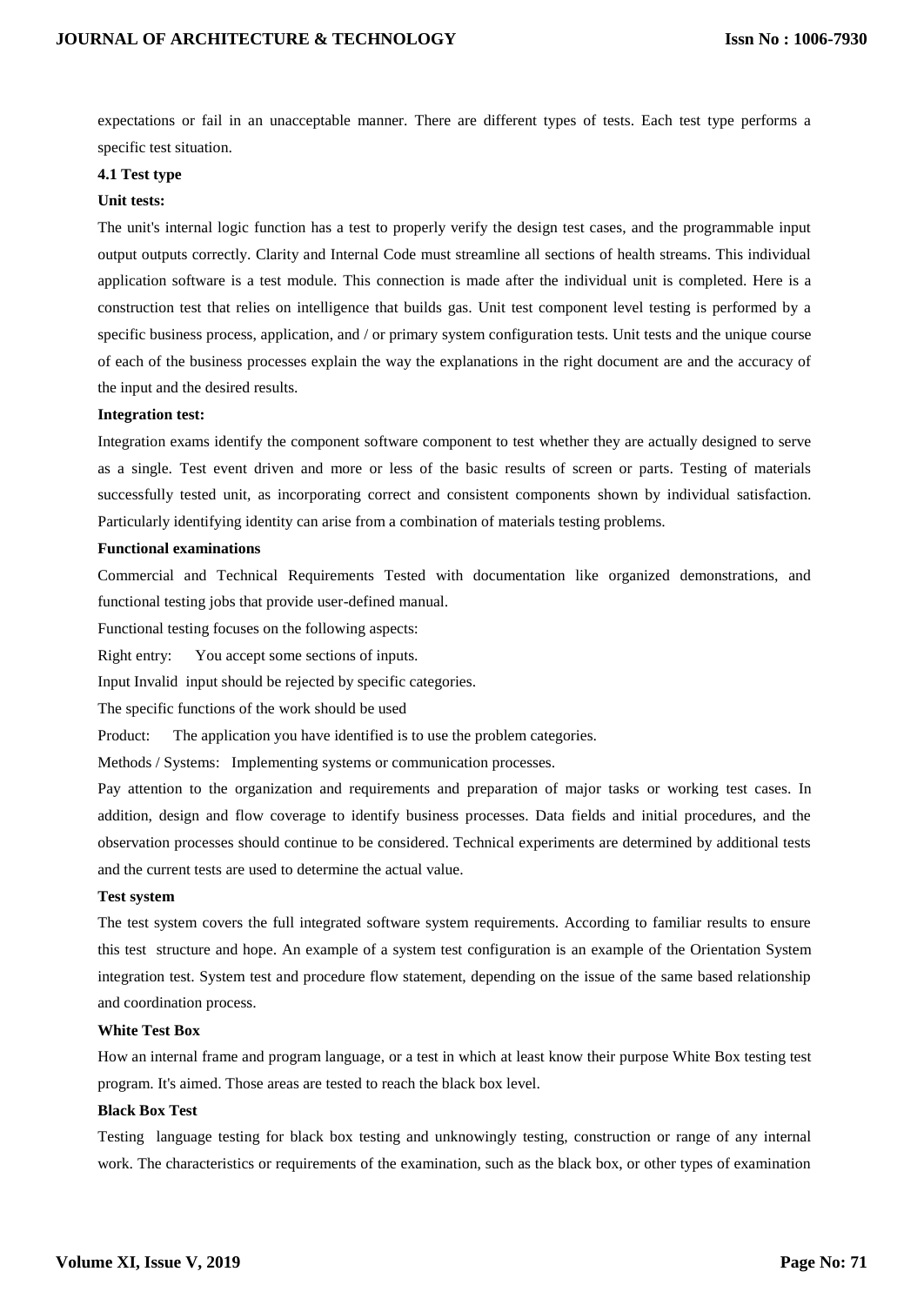documents as documents, documents, and final document, should be written from the source. A test to treat under the test program as a black box. You can "look" out of it. It provides a test input for output response without considering program contributions.

### **7.2 unit testing:**

The unit testing is typically located, although coding testing is done as unattended for a joint unit testing that takes place in two separate stages of life-cycle software code.

Test Strategies and Policies

Manual and functional testing is written in Area Test Reports.

### **Test targets**

- All entries should work properly.
- Pages that need to be activated have gone to identify cookies.
- There should be no delay in response screen message.

#### **Features Tested**

- Check the entries in the correct format
- No fake entries should be allowed
- All links should take users to the right page.

#### **Integration test**

Due to the integration test program flaws integrate two or more integrated software components on a single platform that produces interface failure.

Integration of software components without a plug-in or software applications - a step up - guarantee example integration test components or software application work - error at the company level.

Test results: All test cases successfully pass up specified. No disturbing errors.

#### **Test acceptance**

Customer acceptance testing is an important step to any project, and the end user needs significant intervention. It

also ensures that the system meets functional requirements.

**Test results:** All test cases successfully pass up specified. No disturbing errors..

#### **RESULTS**

Snapshot is nothing but every moment of the application while running. It gives the clear elaborated of application. It will be useful for the new user to understand for the future steps.

#### **SCREEN SHOTS:**

|                                                                                                                                                                                                                                                                                                                                                    | 1945 Ang Present Co., N. Y. Pri Group Separtur . N. Y. O. Undelete Cases, N.Y.  (and 1 Recupes). N.Y. Let Present United States in the Contract Contract Contract Contract Contract Con- | 24 Registrate St., N.Y. 24 Street Service: N.Y. O. Scalesgionics: N.Y. C. Service Christmas C. L. Previous Lives (1991) 12 New York Control Control Control Control Control Control Control Control Control Control Control Co                                                                                                                                                                                                    |
|----------------------------------------------------------------------------------------------------------------------------------------------------------------------------------------------------------------------------------------------------------------------------------------------------------------------------------------------------|------------------------------------------------------------------------------------------------------------------------------------------------------------------------------------------|-----------------------------------------------------------------------------------------------------------------------------------------------------------------------------------------------------------------------------------------------------------------------------------------------------------------------------------------------------------------------------------------------------------------------------------|
| $\bullet \bullet :$<br>CE  (D. tera Pend SOED Procedurals 20 hards 20 keys that                                                                                                                                                                                                                                                                    | <b>TOB</b><br>← C C Directed 505% Preventing fluid (see fluid Mann Legister                                                                                                              | <b>TOB</b> 1<br>4 - C C D teratived 600/2 controls (Store 120 pronts that no                                                                                                                                                                                                                                                                                                                                                      |
| Area D. Donale, 227 New Tel:                                                                                                                                                                                                                                                                                                                       | Ares G Coupe IIT New Tab                                                                                                                                                                 | Apex O Congle IIP New Tel:                                                                                                                                                                                                                                                                                                                                                                                                        |
|                                                                                                                                                                                                                                                                                                                                                    | <b>Providing User Security Guarantees</b>                                                                                                                                                | <b>Providing User Security Guarantees</b>                                                                                                                                                                                                                                                                                                                                                                                         |
| <b>Providing User Security Guarantees</b>                                                                                                                                                                                                                                                                                                          | Group Monday<br>Montant Houston<br><b>Talman Manager</b><br>Public Andrew                                                                                                                | Minister Sugaran Monday Logis<br><b>ISHING</b>                                                                                                                                                                                                                                                                                                                                                                                    |
| Public Auditors<br><b>Cross Menter</b><br><b>Cross Manager</b>                                                                                                                                                                                                                                                                                     | Group Member Login                                                                                                                                                                       | <b>Member Registration</b>                                                                                                                                                                                                                                                                                                                                                                                                        |
|                                                                                                                                                                                                                                                                                                                                                    |                                                                                                                                                                                          | <b><i><u>Innoversing</u></i> Presence</b>                                                                                                                                                                                                                                                                                                                                                                                         |
|                                                                                                                                                                                                                                                                                                                                                    |                                                                                                                                                                                          |                                                                                                                                                                                                                                                                                                                                                                                                                                   |
| <b>ABSTRACT</b>                                                                                                                                                                                                                                                                                                                                    | President                                                                                                                                                                                | <b>Bassages Tax</b>                                                                                                                                                                                                                                                                                                                                                                                                               |
| The profitedion and push increasing capabilities of motion devices wait as origit phones pus that to a vanish of transportion postcations. This sales blutes how<br>an unforcing aggregator in models beneficially completely comed statement purche data contributed by Huttans video, writing a series to represent the present                  | <b>Residents</b>                                                                                                                                                                         | <b>Street</b><br>Dress/                                                                                                                                                                                                                                                                                                                                                                                                           |
| of each user. Affiliate them are above evidencial both this area. They either require bidirections; contractications between the appreciation and moder users in every                                                                                                                                                                             |                                                                                                                                                                                          | <b>SUMMER REPAIRING TO CONSTRUCTION</b>                                                                                                                                                                                                                                                                                                                                                                                           |
| againgation period, whave hup-consistent coernead and cannot support terms planted separas. Also, they do not consider the Min aggregate, which journey useful in<br>mobile senang. To address these problems, we program an efficient protocol to color the Sum popmages, whichemotics an asiditive homomotoric encryption and a                  |                                                                                                                                                                                          | Contact Vol. 8476542216                                                                                                                                                                                                                                                                                                                                                                                                           |
| move has instructorient technical to buseout terge plainted agace. We also educative sum appreciation protocol to obtain the Min aggregate of time-series-carte, To<br>deal with company opins and banyos of mobile users we procede a scheme that utilizes the restuntancy in pecunto is reduce the communication cost for each lots and lots and |                                                                                                                                                                                          |                                                                                                                                                                                                                                                                                                                                                                                                                                   |
| leave. Exaluations for that our protocols are coders of reagedude faster than evidence solutions, and it has much linear communication (everyway).                                                                                                                                                                                                 | Solent Cancel                                                                                                                                                                            | <b>Pitcher County</b>                                                                                                                                                                                                                                                                                                                                                                                                             |
|                                                                                                                                                                                                                                                                                                                                                    |                                                                                                                                                                                          |                                                                                                                                                                                                                                                                                                                                                                                                                                   |
|                                                                                                                                                                                                                                                                                                                                                    |                                                                                                                                                                                          |                                                                                                                                                                                                                                                                                                                                                                                                                                   |
| $\mathbf{A} = \mathbf{A} + \mathbf{B}$                                                                                                                                                                                                                                                                                                             | $  \mathbf{K}$ or $\mathbf{t}$ . However,                                                                                                                                                | $\mathbf{A} = \frac{\mathbf{B}}{\mathbf{A}} \mathbf{A} + \mathbf{A} + \frac{\mathbf{B}}{\mathbf{A}} \mathbf{A} \mathbf{A} + \mathbf{B} \mathbf{A} \mathbf{A} \mathbf{A} + \mathbf{B} \mathbf{A} \mathbf{A} \mathbf{A} + \mathbf{B} \mathbf{A} \mathbf{A} \mathbf{A} + \mathbf{B} \mathbf{A} \mathbf{A} \mathbf{A} + \mathbf{B} \mathbf{A} \mathbf{A} \mathbf{A} + \mathbf{B} \mathbf{A} \mathbf{A} \mathbf{A} + \mathbf{B} \math$ |
|                                                                                                                                                                                                                                                                                                                                                    |                                                                                                                                                                                          |                                                                                                                                                                                                                                                                                                                                                                                                                                   |

**Fig4. 1: welcome page Fig 4.2: Registration page Fig 4.3: login page**